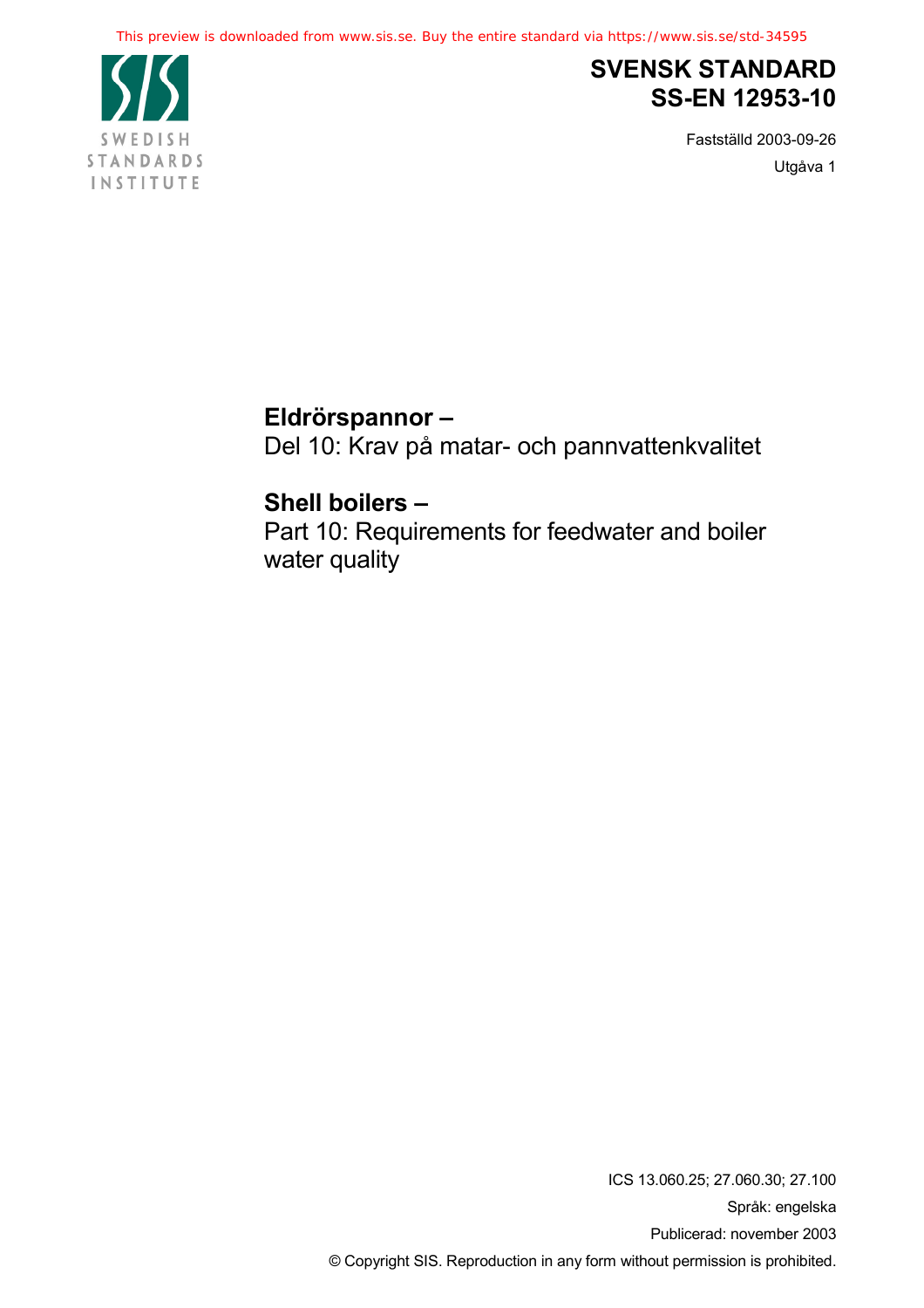Europastandarden EN 12953-10:2003 gäller som svensk standard. Detta dokument innehåller den officiella engelska versionen av EN 12953-10:2003.

The European Standard EN 12953-10:2003 has the status of a Swedish Standard. This document contains the official English version of EN 12953-10:2003.

Dokumentet består av 15 sidor.

Upplysningar om **sakinnehållet** i standarden lämnas av SIS, Swedish Standards Institute, tel 08 - 555 520 00.

Standarder kan beställas hos SIS Förlag AB som även lämnar **allmänna upplysningar** om svensk och utländsk standard. *Postadress*: SIS Förlag AB, 118 80 STOCKHOLM *Telefon*: 08 - 555 523 10. *Telefax*: 08 - 555 523 11 *E-post*: sis.sales@sis.se. *Internet*: www.sis.se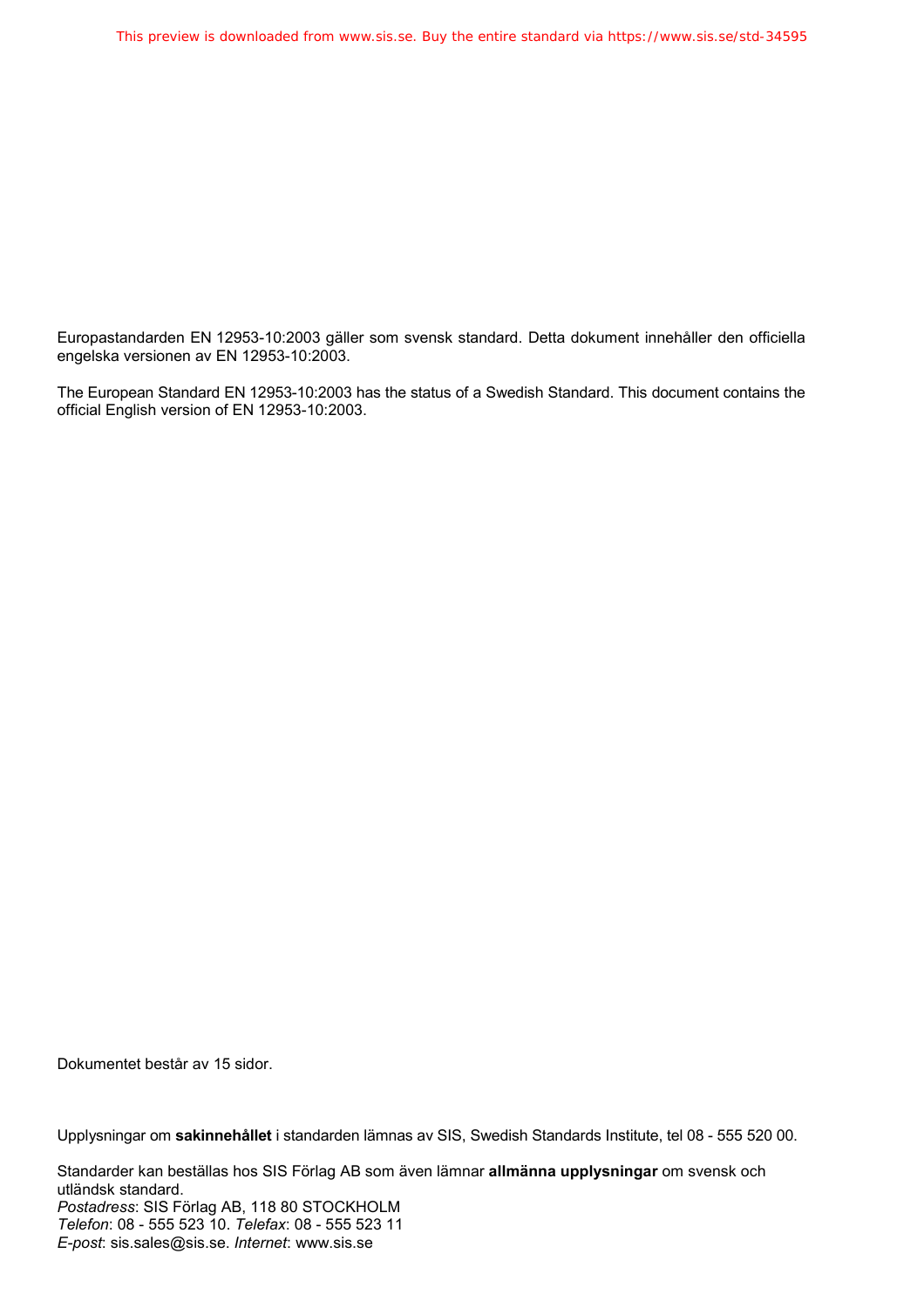# EUROPEAN STANDARD NORME EUROPÉENNE EUROPÄISCHE NORM

## **EN 12953-10**

September 2003

ICS 13.060.25; 27.060.30; 27.100

English version

### Shell boilers - Part 10 : Requirements for feedwater and boiler water quality

Chaudières à tubes à fumée - Partie 10 : Exigences relatives à la qualité de l'eau d'alimentation et de l'eau en chaudière

Großwasserraumkessel - Teil 10 : Anforderungen an die Speisewasser- und Kesselwasserqualität

This European Standard was approved by CEN on 4 August 2003.

CEN members are bound to comply with the CEN/CENELEC Internal Regulations which stipulate the conditions for giving this European Standard the status of a national standard without any alteration. Up-to-date lists and bibliographical references concerning such national standards may be obtained on application to the Management Centre or to any CEN member.

This European Standard exists in three official versions (English, French, German). A version in any other language made by translation under the responsibility of a CEN member into its own language and notified to the Management Centre has the same status as the official versions.

CEN members are the national standards bodies of Austria, Belgium, Czech Republic, Denmark, Finland, France, Germany, Greece, Hungary, Iceland, Ireland, Italy, Luxembourg, Malta, Netherlands, Norway, Portugal, Slovakia, Spain, Sweden, Switzerland and United Kingdom.



EUROPEAN COMMITTEE FOR STANDARDIZATION COMITÉ EUROPÉEN DE NORMALISATION EUROPÄISCHES KOMITEE FÜR NORMUNG

**Management Centre: rue de Stassart, 36 B-1050 Brussels**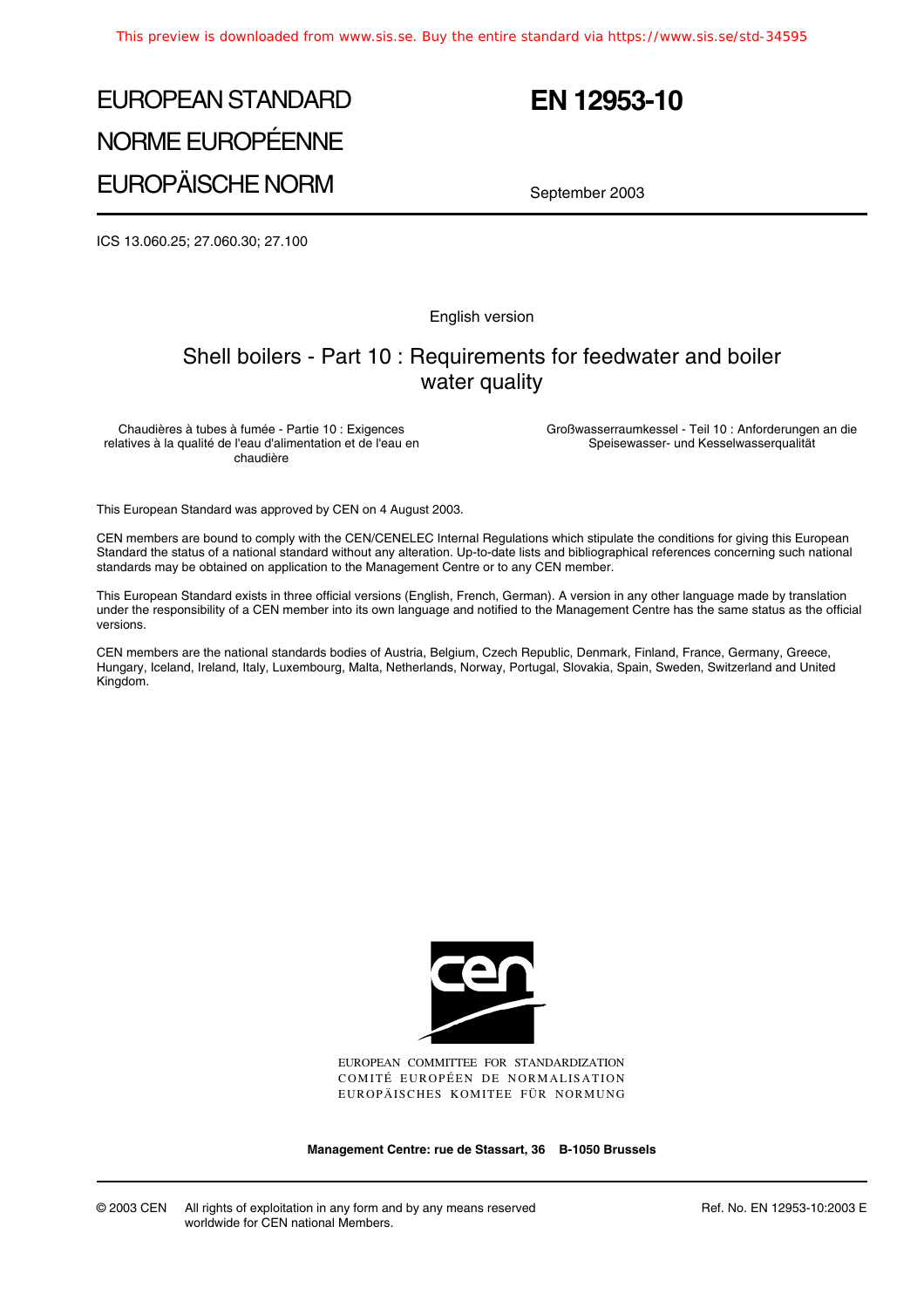### **Contents**

#### page

| $\mathbf{1}$   |  |  |
|----------------|--|--|
| $\overline{2}$ |  |  |
| 3              |  |  |
| $\overline{4}$ |  |  |
| 5              |  |  |
| 6              |  |  |
| 6.1            |  |  |
| 6.2            |  |  |
| 6.3            |  |  |
| $\overline{7}$ |  |  |
| 7.1            |  |  |
| 7.2            |  |  |
| 7.3            |  |  |
|                |  |  |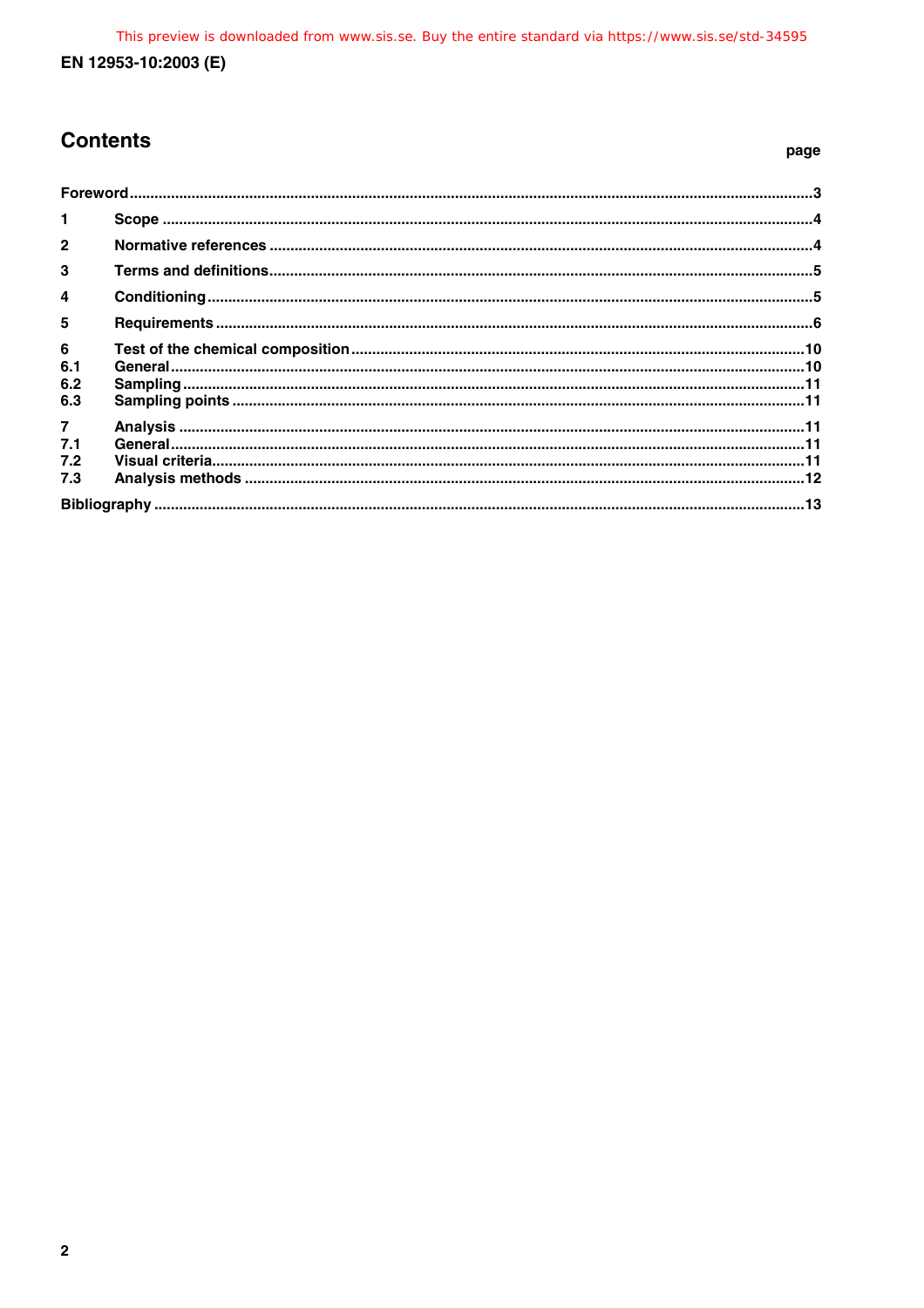### **Foreword**

This document (EN 12953-10:2003) has been prepared by Technical Committee CEN /TC 269, "Shell and watertube boilers", the secretariat of which is held by DIN.

This European Standard shall be given the status of a national standard, either by publication of an identical text or by endorsement, at the latest by March 2004, and conflicting national standards shall be withdrawn at the latest by March 2004.

The European Standard EN 12953 concerning shell boilers consists of the following Parts:

- Part 1: General
- Part 2: Materials for pressure parts of boilers and accessories
- Part 3: Design and calculation for pressure parts
- Part 4: Workmanship and construction of pressure parts of the boiler
- Part 5: Inspection during construction, documentation and marking of pressure parts of the boiler
- $-$  Part 6: Requirements for equipment for the boiler
- Part 7: Requirements for firing systems for liquid and gaseous fuels for the boiler
- Part 8: Requirements for safeguards against excessive pressure
- Part 9: Requirements for limiting devices of the boiler and accessories
- Part 10: Requirements for feedwater and boiler water quality
- Part 11: Acceptance tests
- $-$  Part 12: Requirements for grate firing systems for solid fuels for the boiler
- Part 13: Operating instructions

CR 12953 Part 14: Guideline for the involvement of an inspection body independent of the manufacturer

According to the CEN/CENELEC Internal Regulations, the national standards organizations of the following countries are bound to implement this European Standard: Austria, Belgium, Czech Republic, Denmark, Finland, France, Germany, Greece, Hungary, Iceland, Ireland, Italy, Luxembourg, Malta, Netherlands, Norway, Portugal, Slovakia, Spain, Sweden, Switzerland and the United Kingdom.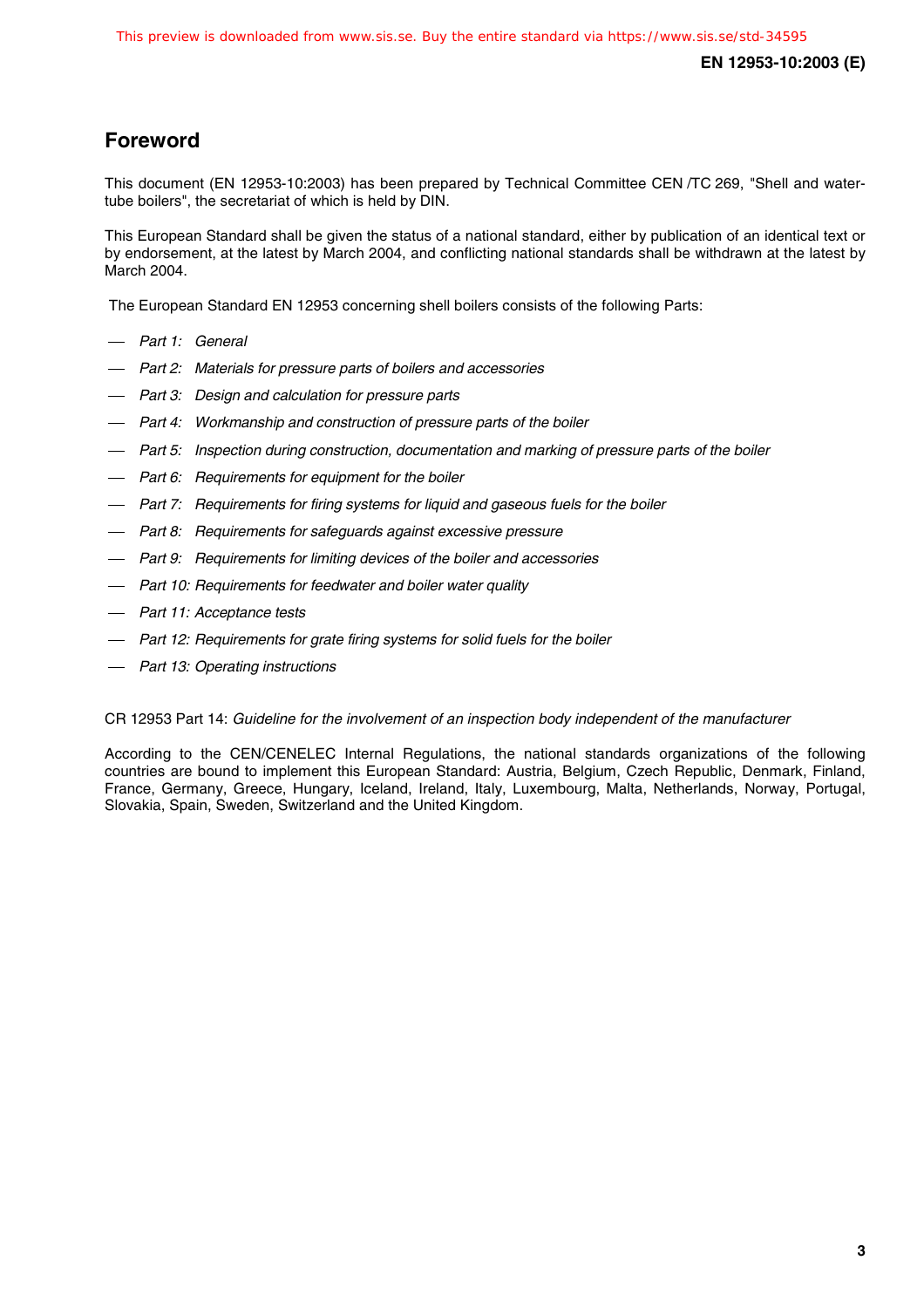**EN 12953-10:2003 (E)**

#### **1 Scope**

This Part of this European Standard applies to all shell boilers as defined in EN 12953-1 which are heated by combustion of one or more fuels or by hot gases for the generation of steam and/or hot water.

This Part of this European Standard applies to those components between the feedwater inlet and the steam outlet of the steam generator. The quality of the steam produced is outside the scope of this standard.

This Part of this European Standard aims to ensure that the boiler is able to be operated to minimize risk to personnel, the boiler and associated plant components located near it.

This part of this European Standard does not aim to achieve optimum economic operation. For certain purposes, it will be more appropriate to optimize the chemical characteristics in order to: NOTE<sub>1</sub>

- increase the thermal efficiency;
- increase the availability and reliability of the plant;  $\overline{\phantom{0}}$
- increase the steam purity;
- reduce the maintenance costs repair, chemical cleaning, etc.

This Part of this European Standard sets out minimum requirements for the specific types of water to reduce the risk of corrosion, sludge precipitation or formation of deposits which may lead to any damage or other operating problems.

NOTE 2 This Part of this European Standard has been prepared on the assumption that the user of this European Standard possesses a sufficient knowledge of the construction and operation of the boiler as well as an adequate appreciation of water and steam chemistry.

#### **2 Normative references**

This European Standard incorporates, by dated or undated reference, provisions from other publications. These normative references are cited at the appropriate places in the text, and the publications are listed hereafter. For dated references, subsequent amendments to or revisions of any of these publications apply to this European Standard only when incorporated in it by amendment or revision. For undated references, the latest edition of the publication referred to applies (including amendments).

EN 12953-1:2002, Shell boilers — Part 1: General.

EN ISO 9963-1, Water quality — Determination of alkalinity — Part 1: Determination of total and composite alkalinity (ISO 9963-1:1994).

ISO 5667-1, Water quality — Sampling — Part 1: Guidance on the design of sampling programmes.

ISO 5667-3, Water quality — Sampling —Part 3: Guidance on the preservation and handling of samples.

ISO 5814, Water quality — Determination of dissolved oxygen — Electrochemical probe method.

ISO 6059, Water quality — Determination of the sum of calcium and magnesium — EDTA titrimetric method.

- ISO 6332, Water quality Determination of iron Spectrometric method using 1,10-phenanthroline.
- ISO 6878, Water quality Spectrometric determination of phosphorus using ammonium molybdate.
- ISO 7888, Water quality Determination of electrical conductivity.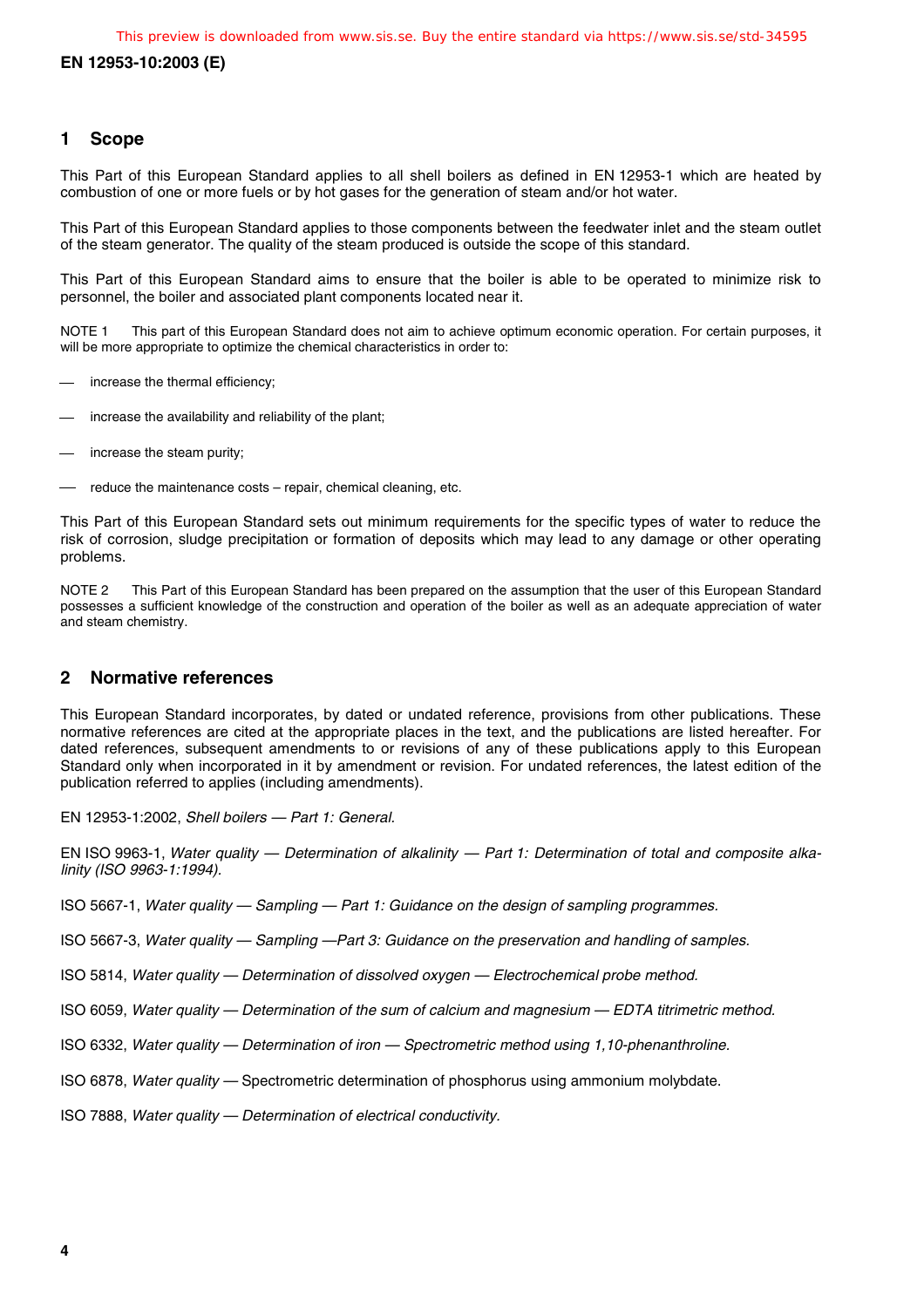ISO 8245, Water quality — Guidelines for the determination of total organic carbon (TOC) and dissolved organic carbon (DOC).

ISO 8288, Water quality — Determination of cobalt, nickel, copper, zinc, cadmium and lead — Flame atomic absorption spectrometic methods.

ISO 9964-1, Water quality — Determination of sodium and potassium — Part 1: Determination of sodium by atomic absorption spectrometry.

ISO 9964-2, Water quality — Determination of sodium and potassium — Part 2: Determination of potassium by atomic absorption spectrometry.

ISO 10523, Water quality — Determination of pH.

#### **3 Terms and definitions**

For the purpose of this part of this European Standard, the terms and definitions given in EN 12953-1:2002 and the following definitions apply.

#### **3.1**

#### **direct conductivity**

direct measured conductivity of water

#### **3.2**

#### **acid conductivity**

conductivity of water measured in the hydrogenion concentration from continuously flow through downstream of a strongly acidic cation exchanger

#### **3.3**

#### **make-up water**

water which compensates for losses of water and steam from the system

#### **3.4**

#### **feedwater**

mixture of returned condensate and/or make up water supplied to the boiler inlet

#### **3.5**

#### **demineralized feedwater**

water with an electrolyte content according to an acid conductivity of  $<$  0,2 µS/cm and a silica content (SiO<sub>2</sub>)  $< 0.02$  mg/1

#### **3.6**

#### **boiler water**

water within a natural or assisted circulation boiler

**3.7**

#### **attemperator spray water**

water for injection to control steam temperature

### **4 Conditioning**

Certain quality characteristics of feedwater and boiler water shall be improved by treatment with chemicals.

This conditioning can contribute:

- $-$  to support the formation of magnetite layers or other protective oxide layers;
- to minimize corrosion by optimizing the pH value;